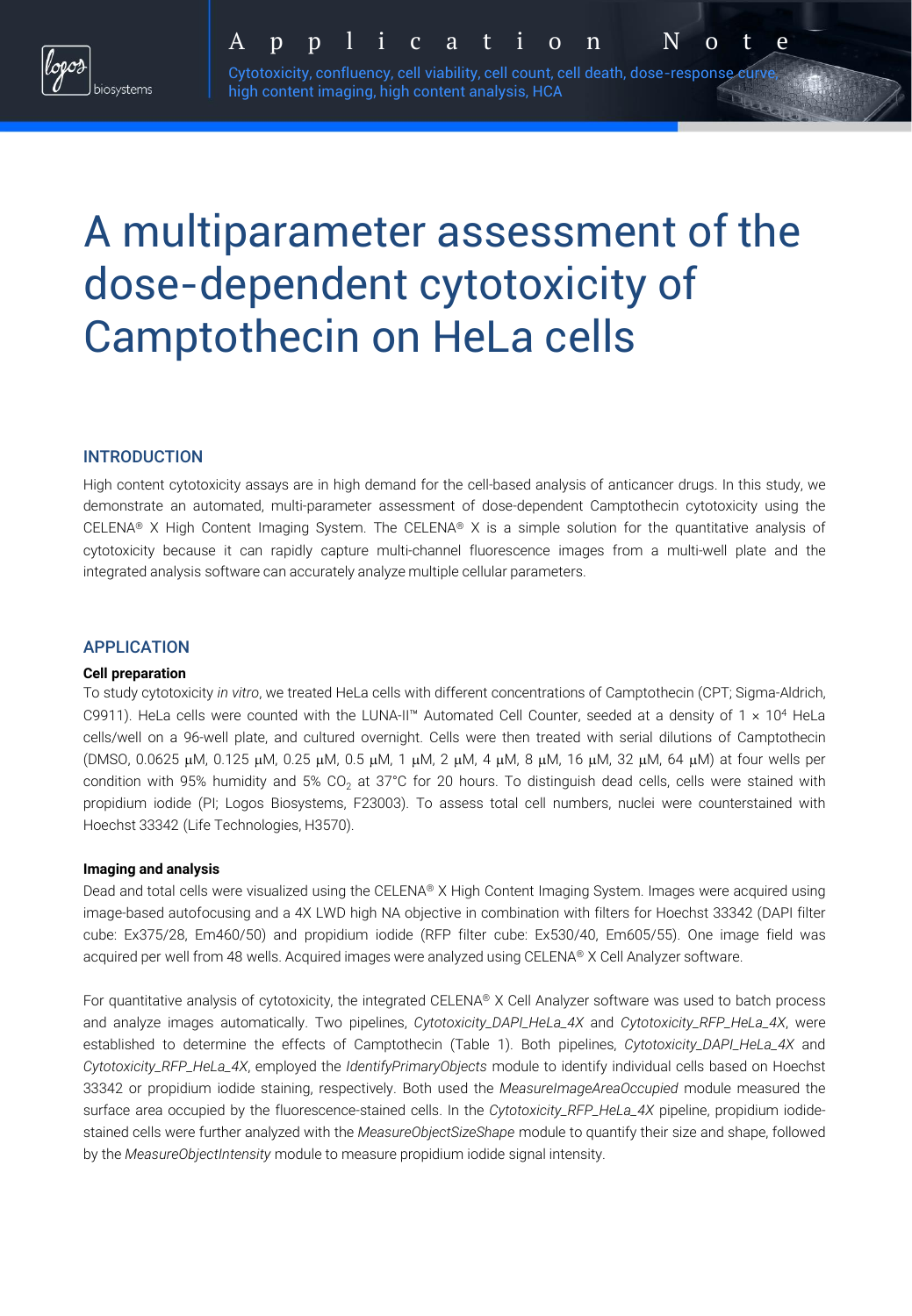| Pipeline                      | Order          | Module                   | Use                                                                 |
|-------------------------------|----------------|--------------------------|---------------------------------------------------------------------|
| Cytotoxicity_DAPI_<br>HeLa_4X |                | IdentifyPrimaryObjects   | To find Hoechst-stained nuclei                                      |
|                               | $\overline{2}$ | MeasureImageAreaOccupied | To quantify the surface area occupied by the Hoechst-stained nuclei |
|                               | 3              | GrayToColor              | To produce color images from grayscale images                       |
|                               | $\overline{4}$ | OverlayOutlines          | To place outlines around identified nuclei                          |
| Cytotoxicity_RFP_<br>HeLa 4X  |                | IdentifyPrimaryObjects   | To find PI-stained nuclei                                           |
|                               | $\overline{2}$ | MeasureImageAreaOccupied | To quantify the surface area occupied by the PI-stained nuclei      |
|                               | 3              | MeasureObjectSizeShape   | To measure the size and shape of the PI-stained nuclei              |
|                               | $\overline{4}$ | MeasureObjectIntensity   | To measure RFP intensity                                            |
|                               | 5              | GrayToColor              | To produce color images from grayscale images                       |
|                               | 6              | OverlayOutlines          | To place outlines around identified nuclei                          |

Table 1. *Pipelines used to assess transfection efficiency with CELENA® X Cell Analyzer*

To visualize the data, both pipelines used the *GraytoColor* module to apply pseudocolor to the grayscale images of each channel and then the *OverlayOutlines* module to outline the identified cells. GraphPad Prism® software (GraphPad Software, Inc.) was used to plot sigmoidal dose-response curves and calculate  $IC_{50}$  values.



#### Figure 1. *Hoechst-stained HeLa cells after 20 hours of Camptothecin treatment. (A) Image analysis of Camptothecin-induced cytotoxicity with green borders outlining Hoechst-stained nuclei. Dose-response curves show the cytotoxic effects of Camptothecin on Hoechst-determined (B) cell count and (C) occupied surface area.*

Figure 1 showed that higher doses of Camptothecin exposure decreased the number of Hoechst-stained nuclei and the area that they occupied. The IC<sub>50</sub> of Camptothecin in relation to these two parameters was 5.2180  $\mu$ M on average. Figure 2 shows that higher Camptothecin concentrations lead to an increase in clumpy cellular aggregates (Fig. 2A, B), propidium iodide signal size (Fig. 2C), and signal intensity (Fig. 2D). These data demonstrate that cell death leads to the formation of clumpy aggregates caused by the presence of cell debris and free DNA from dead cells. The IC $_{50}$  of Camptothecin upon assessing these parameters was  $4.8591 \mu M$  on average. Combined, these results indicate a Camptothecin dose-dependent increase of cell death.